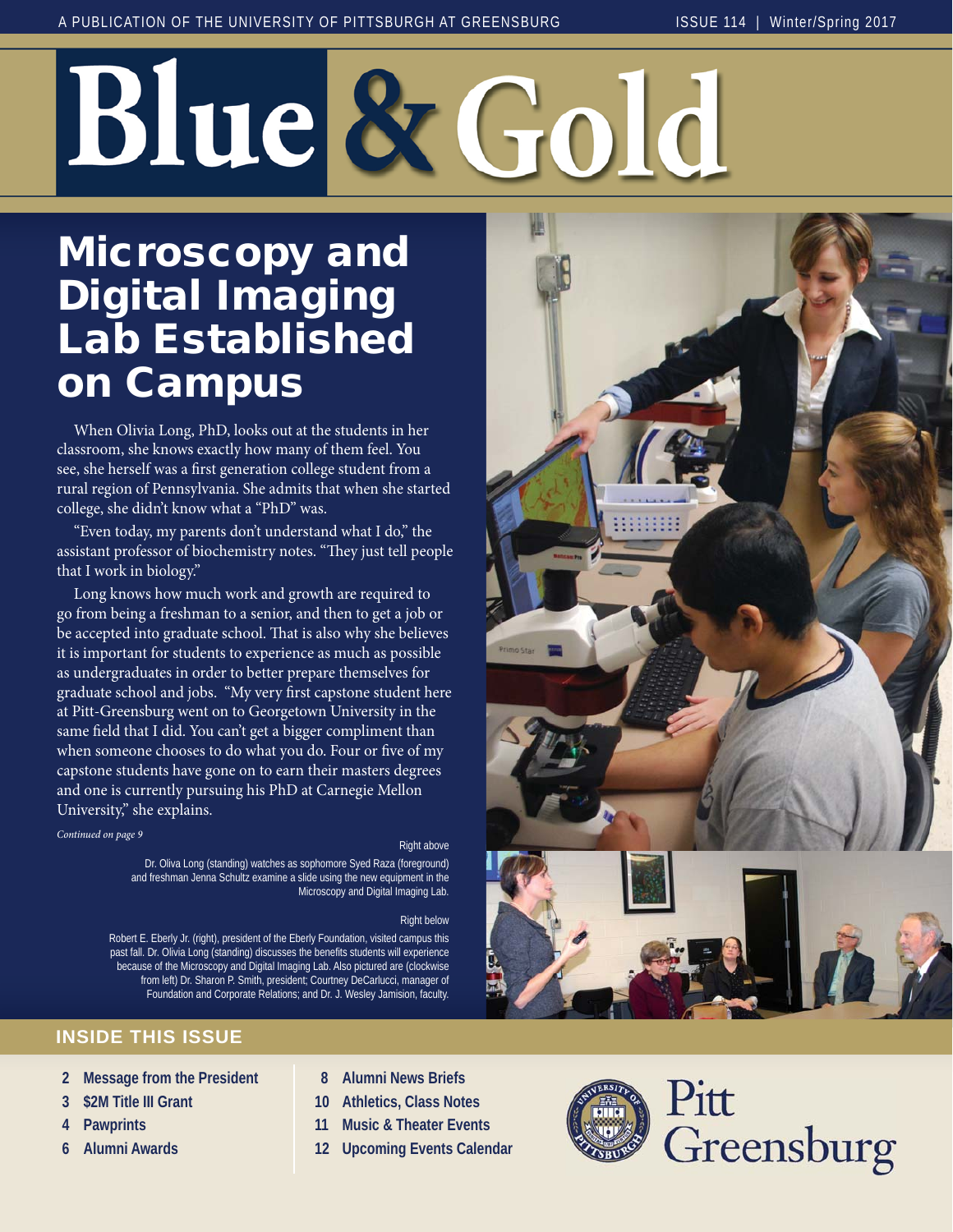

The University of Pittsburgh at Greensburg continues to pursue ambitious goals that move us forward in creating the liberal arts college for the 21st century. All of this is being accomplished within a challenged budget environment that requires agile thinking and responses. Key to attaining our goals is achieving and maintaining a stable enrollment at our target level of 1,750 full-time equivalent students.

 We are accomplishing this through our energized enrollment plan that identifies a greater number of students looking for the type of educational experience that Pitt-Greensburg



offers, as well as through the development of new programs we know students are seeking. We look forward to sharing those details with you once these programs have been fully approved.

The development of new programs also leads us to evaluate our facilities. With an increasing number of our students pursuing degrees in science, technology, engineering, and mathematics (STEM), our current facilities are taxed in regard to space and scheduling. Collaborating with the University of Pittsburgh, we have undertaken an analysis of our current facilities to determine the extent and cost of the renovation and construction required to update Smith Hall to present-day standards. The next steps will be to identify funding sources and secure funding to move forward.

 Receiving the Strengthening Institutions Program (SIP) Title III grant award (page 3) is one of our first steps toward securing funding for these projects. It includes a dollar-to-dollar match over the next five years, resulting in a \$500,000 endowment for ongoing technology upgrades. I invite you to make your annual pledge as part of the Technology for the Future Challenge, enabling us to secure that dollar-to-dollar match.

 Your support of these advancements, both now, and in the future will help to insure that future students will continue to receive the personalized, quality education that you received.

Hail to Pitt! Hail to

Sharon P. Smith, PhD President

#### **University of Pittsburgh at Greensburg**

*Blue & Gold is published by the Office of University Relations and Institutional Advancement.*

> 150 Finoli Drive, Lynch Hall 203 Greensburg, PA 15601 724-836-7497

pgnews@pitt.edu www.greensburg.pitt.edu

#### **Advisory Board**

*Winter/Spring 2017*

Laura Wagner Aftosmis Gary A. Amelio, Esq. Charles W. Anderson Barbara J. Christner, Esq. Hon. John J. Driscoll H. Phipps Hoffstot III Michael D. Jones, Esq. Michael T. Lordi, Esq. Paul G. Nickoloff Anthony M. Perricelli

Terri Glenn Petrick Robert J. Rogalski, Esq. Stephen M. Ryan Jr. Jack D. Smith, MD Michael J. Stewart, Esq. A. David Tilstone (Chair) Ernest E. Vallozzi Daniel J. Wukich Thomas M. Yarabinetz

#### *Emeritus*

Jack H. Millstein Jr. Clarence "Bud" B. Smail Louis A. Steiner Louis T. Steiner

Ex-Officio

Katrina B. Brown, PhD Anne M. Czerwinski, PhD Robert H. Pokora

James R. Smith Matthew D. Zidek

*President's Cabinet*

Sharon P. Smith, PhD, *President*

Joseph P. Bleehash, *Director, Facilities and Security*

Ronna S. Colland, *Director, Financial and Business Services*

Scott L. Coulson, *Director, Computing and Telecommunications*

> Rick A. Fogle, *Dean of Student Services*

Jacqueline M. Horrall, PhD, *Vice President for Academic Affairs* 

> Susan M. Isola, *Director, Media Relations*

Mary Anne Koleny, *Director, Human Resources and Title IX Liaison*

> Jodi B. Kraisinger, *Director, University Relations and Institutional Advancement*

Dean E. Nelson, PhD, Assistant Vice President for Academic Affairs

Editor: Susan M. Isola Graphic Design: Laura Edgerly Designs Photo credits: University of Pittsburgh at Greensburg

The Blue & Gold is published for alumni and friends of the University of Pittsburgh at Greensburg. Questions and comments should be directed to the Office of University Relations and Institutional Advancement.

The University of Pittsburgh at Greensburg is an affirmative action, equal opportunity institution.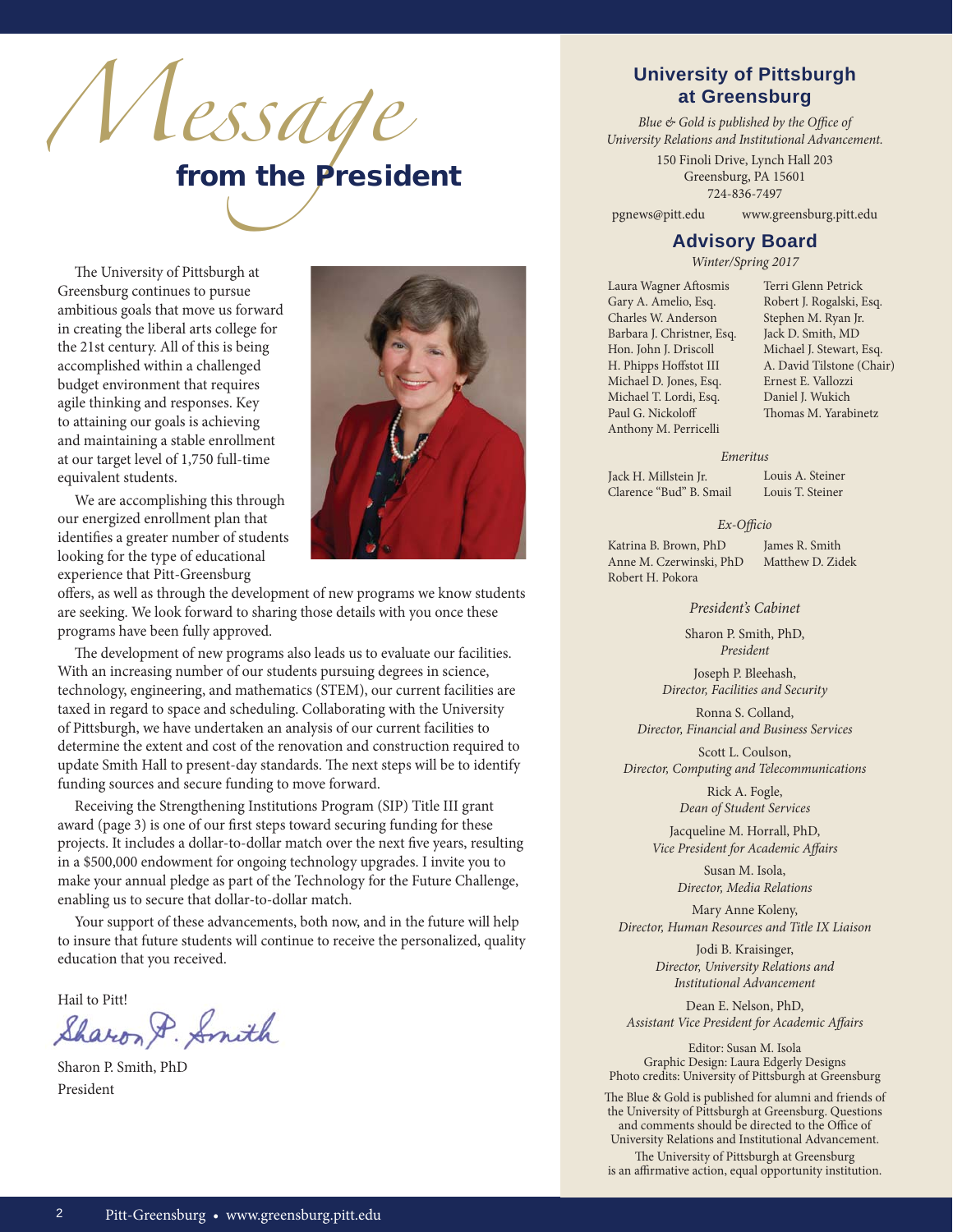# Pitt-Greensburg Receives \$2M Title III Grant



The University of Pittsburgh at Greensburg will receive \$2,037,865 over the next five years through a Title III Strengthening Institutions Program (SIP) grant from the U.S. Department of Education. This is the largest single federal grant awarded in the history of this regional campus.

 Title III SIP grants are intended to help eligible institutions of higher

education (IHEs) become self-sufficient and expand their capacity to serve low-income students by providing funds to improve and strengthen the institution's academic quality, institutional management, and fiscal stability.

 "Pitt-Greensburg is at a tipping point in its development," said Sharon P. Smith, president of the University of Pittsburgh at Greensburg. "We are midway through a five-year strategic plan to establish a new kind of liberal arts education designed for the 21st century. This grant, and the programs it will enable us to develop, will accelerate our progress in achieving these goals."

The Title III grant will allow Pitt-Greensburg to expand and modify its program offerings, improve facilities, increase academic support services, and increase the use of data and analysis in making business-related decisions.

#### **The specifi c projects supported by the grant include:**

- Develop new programs in biochemistry, nursing, health science, and healthcare management to serve the changing interests of the students and the needs of the community;
- Promote experiential learning opportunities including internships and study abroad;
- Support the faculty learning community on teaching with technology and provide support for faculty-digital and other curricular projects;
- Expand tutoring opportunities and remedial opportunities for academically at-risk students;
- Create classrooms for collaborative learning and upgrade classroom technology;
- Enhance institutional research capacity including an analysis of financial aid practices.



 Pitt-Greensburg's project will include a substantial nonfederal fiscal commitment estimated at \$950,000—or 32 percent of the total program costs—over the five-year grant period, as well as continuing institutional support post-grant. The grant also funds an endowment for the long-term

of technology infrastructure, and requires a dollar-for-dollar match using non-federal funds.

"The programs and improvements that will result from this funding will support our enrollment efforts, improve our retention efforts, and improve our graduation rates, three important success markers for colleges and universities," said J. Wesley Jamison, associate professor of Information Science, who will direct the SIP project.





We are excited to announce a dollar-todollar match for our Technology for the Future Challenge, part of the Title III Strengthening Institutions grant.

Your gift will help us meet the ever-changing technology needs here at our campus. Every gift counts. Every gift is multiplied.

# The Power of **One Donor**

The Power of One says that YOU can make a difference, YOUR voice, YOUR participation, YOUR donation matters.

|        | Donor<br>Contributions |                                         |    | US Dept. of Education<br><b>Matching Funds</b>     |  |
|--------|------------------------|-----------------------------------------|----|----------------------------------------------------|--|
| Year 1 | \$50,000               | $\ddot{}$                               | S. | 50,000                                             |  |
| Year 2 | \$50,000               | $\ddot{}$                               |    | \$50,000                                           |  |
| Year 3 | \$50,000               | $\ddot{}$                               |    | \$50,000                                           |  |
| Year 4 | \$50,000               | $\ddot{}$                               |    | \$50,000                                           |  |
| Year 5 | \$50,000               | $\ddot{}$                               |    | \$50,000                                           |  |
|        | \$250,000              | $\ddot{}$                               |    | \$250,000                                          |  |
| Œ۱     |                        | <b>PERMIT AND RESIDENT AND RESIDENT</b> |    | $\mathbf{r}$<br>the company's property of the com- |  |

#### \$500,000 Endowment for Technology

Please use the remittance envelope included in your issue of Blue & Gold to make your gift toward the Technology for the Future Challenge. To make your gift online, please visit www.greensburg.pitt.edu/tech-challenge.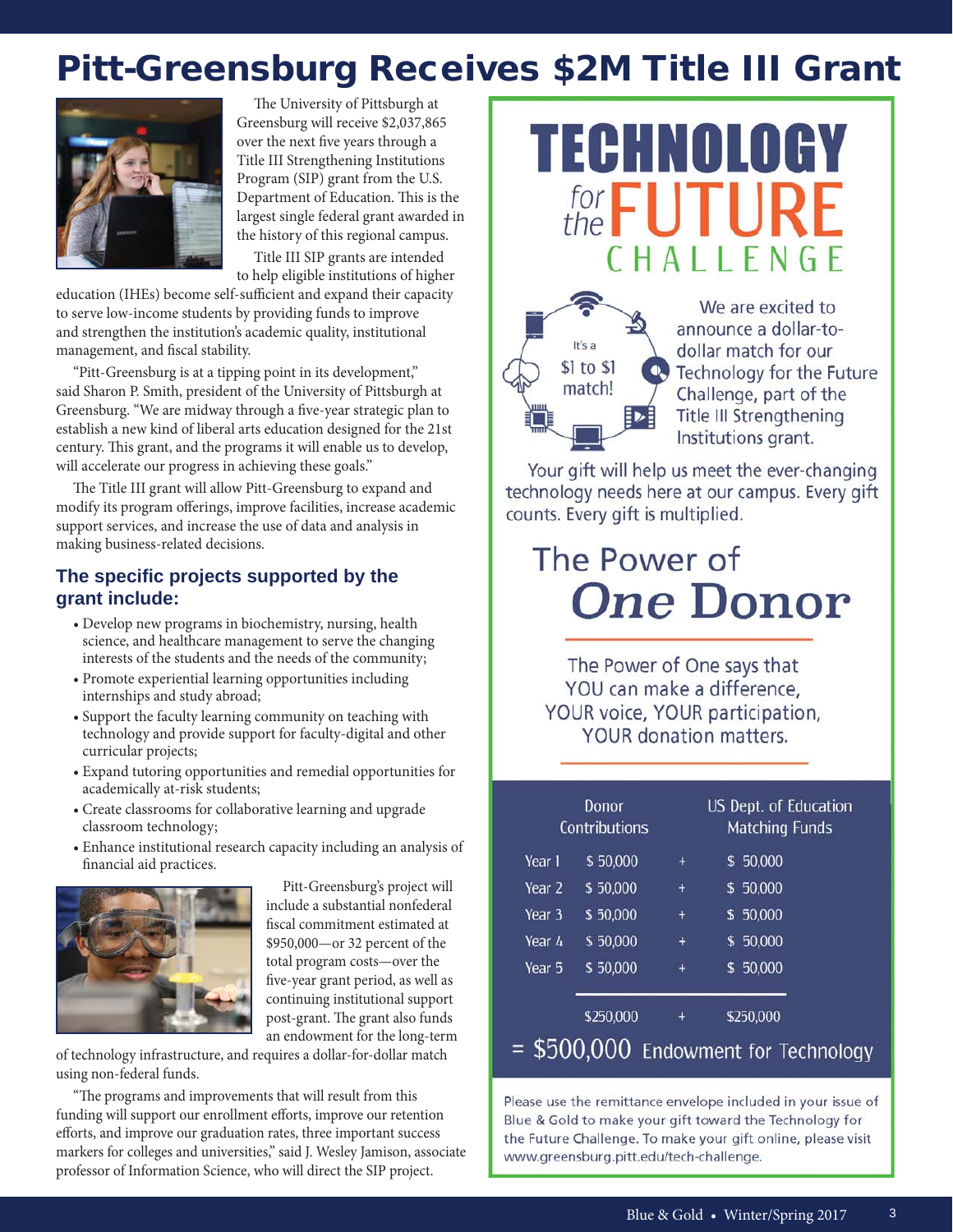# Pawprints: News of note from Pitt-Greensburg

**Pitt-Greensburg designated a Military Friendly School for sixth-straight year**

 For the sixth consecutive year, the University of Pittsburgh at Greensburg has been designated a "Military Friendly® School" by Victory Media, the premier media entity for military personnel transitioning into civilian life. First published in 2009, Military Friendly® Schools is the most comprehensive, powerful resource



for veterans today. The list is provided to service members and their families, helping them to select the best college, university, or trade school to receive the education and training needed to pursue a civilian career.

#### **Pitt-Greensburg and Seton Hill University establish articulation agreement for Education students**

The University of Pittsburgh at Greensburg and Seton Hill University established a partnership that will allow undergraduate students majoring in Education at Pitt-Greensburg to seamlessly enter



The Pennsylvania Department of Education (PDE) awarded initial program approval to the University of Pittsburgh at Greensburg to offer the Science, Technology, Engineering, & Mathematics (STEM) Endorsement Program as

the Seton Hill University Master of Arts in Special Education program upon their baccalaureate graduation. Students were able to begin applying to the program immediately for matriculation in fall 2016. Pitt-Greensburg Education majors who are juniors and seniors and meet the established criteria will have the opportunity to cross-register for up to two Seton Hill graduatelevel courses as an undergraduate, as Seton Hill undergraduate students already do. These courses will not replace any undergraduate courses but will provide an opportunity for students to complete six of the 30 graduate credits prior to graduating from their undergraduate program.

#### **Education Department receives new approvals from PA Department of Education**



Dr. Vickilyn Barnot (standing) listens as a student explains her concept.

an option for students earning their four-year degree in Early

#### **Confer receives Iris M. Young Award for Political Engagement**

The University of Pittsburgh announced that Sheila Confer, MA, is the staff winner of the 2016 Iris Marion Young Award for Political Engagement. The award recognizes individuals for their dedication to social activism in Southwestern Pennsylvania.

The Iris Marion Young Award for Political Engagement honors those who work to promote justice in the University, at the local or national level, or across the globe. Like the philosopher



and social theorist Iris Young, in whose memory the award is created, the Young Award recognizes that social activism takes many forms. Justice can be pursued in a variety of ways and places—in the classroom and workplace, in organizations, through specific projects, in academic scholarship, in politics and volunteer work.

 Confer's work on campus and in the community earned her this recognition. As assistant director of the Academic Village, she schedules programming for students and the campus community. Her goal is to seek presenters who are not only diverse but are doing things other than talking about diversity. This year, her application for funding through the Pitt Year of Diversity program was awarded, allowing her to bring in a diverse range of people who are covering topics such as sexual education, marijuana history and policy, and using comedy to advance social justice issues and middle America's reaction to Muslim comedians.

 She also serves as co-coordinator of the Allies Network and coordinator of the Student Success and Retention Program, along with being a part-time instructor in First-Year Studies and Theater Arts.

 In the community, Confer serves on the board of directors for the Blackburn Center, Westmoreland County's only anti-violence agency. Recently elected vice president of that board, she was instrumental in developing training for Blackburn's new Men as Allies (MAA) Initiative based on the campus' allies training for LGBTQA allies. Additionally, she initiated a collaboration between the Blackburn Center and the Pitt-Greensburg Center for Applied Research (CFAR) to survey incoming students and assess their attitudes about sexual assault, domestic violence, and gender roles. This information will then be used to inform the campus' next steps in addressing these issues.

Childhood Education. This program approval places Pitt-Greensburg in a group of select institutions who offer this, as only 10 colleges or universities in the state offer PDE-approved STEM Endorsement Certificates as part of their teacher-education programs.

The Pitt-Greensburg Education Department also is proud to announce that it received approval for a Gifted Education Endorsement (PK-12) option for its preservice educators. With this approval, Pitt-Greensburg becomes one of only five colleges and universities in the state to offer a PDE-approved Gifted Education Endorsement program.

 Pitt-Greensburg is the only university in southwestern Pennsylvania to offer the STEM Endorsement Program and the Gifted Education Endorsement (PK-12 option).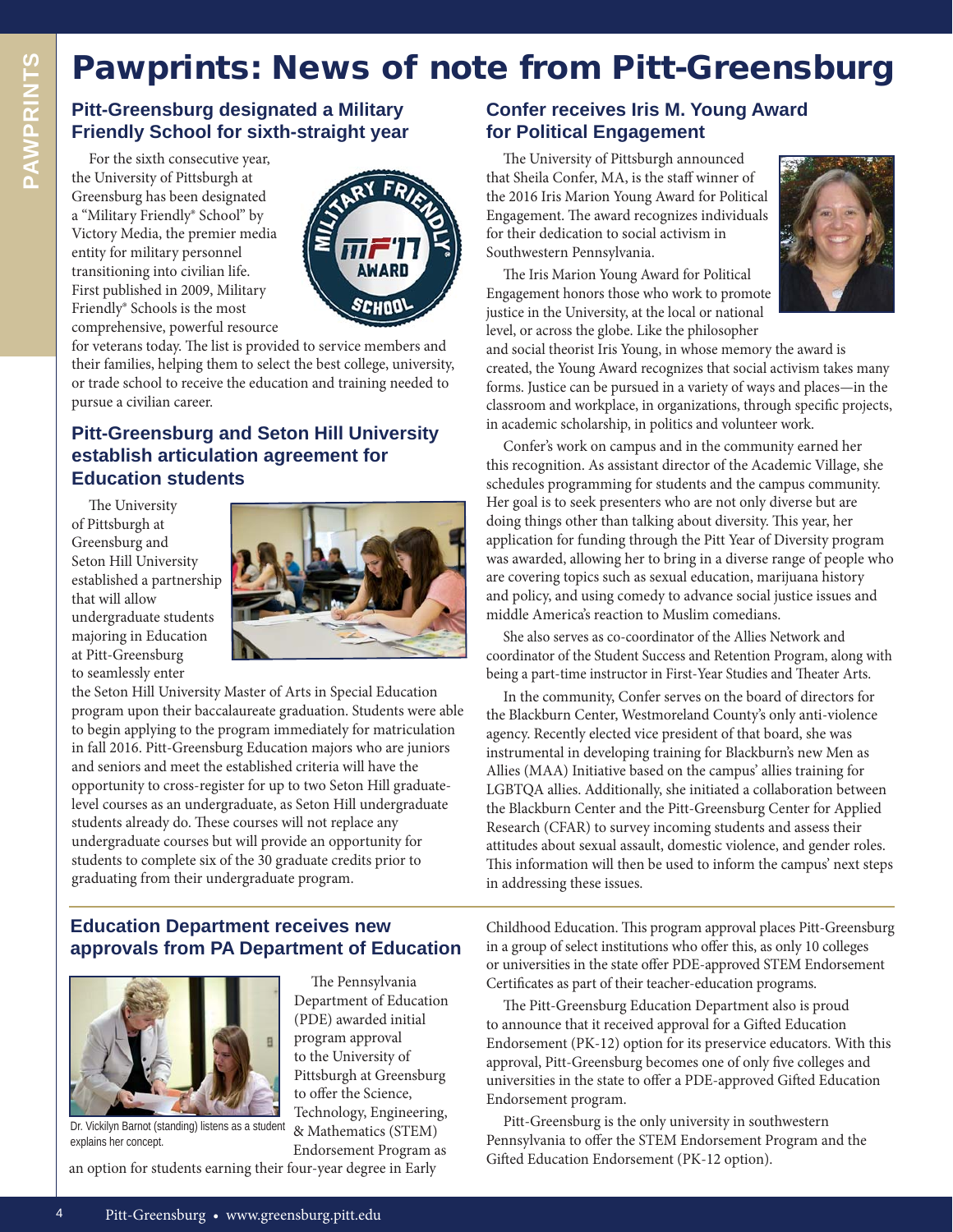#### **President's Distinguished Service Awards for Staff announced**

 Valerie Kubenko, administrative secretary, and Stacy Netzel, director of Conferencing, were the recipients of this year's President's Distinguished Service Awards for Staff. The awards were presented by Dr. Sharon P. Smith, president of Pitt-Greensburg, at the annual holiday luncheon in December 2016.

 Kubenko, who works with the faculty in the Natural Sciences Division, was applauded as a role model for team work. Using details from the nomination submitted, Smith described Kubenko as, "kind, compassionate, and generous . . . endlessly patient . . . incredibly considerate and impressively anticipating the needs of everyone she work with . . . whose gentle tactfulness fosters productive collaboration . . . an empathetic and optimistic problem solver who brings light to circumstances." Smith also commended Kubenko for her ability to work with a variety

of personalities both in her division and outside of it, exhibiting a gracious, diplomatic, and patient manner. Also recognized for her 10 years of service to the campus at the luncheon, Kubenko started her career at Pitt-Greensburg in 2006 as an Administrative Secretary to faculty in the Divisions of Humanities and the Behavioral Sciences. She is an active member of the Pitt-Greensburg Staff Association.

 Smith described Netzel as "a vivid illustration of Pitt to the Power of One: an individual with an entrepreneurial spirit who actively seeks out change rather than waiting to adapt to it in order

# Pitt Year of Diversity

#### **Funding brings diverse programming to campus**

 Pitt-Greensburg was the recipient of \$5000 in matching funds from the University of Pittsburgh's Year of Diversity program. The money is being used to bring a variety of speakers and performers to the campus throughout the academic year as part of the Academic Village's "Diverse Voices" programming.

In September, Jean Franzblau presented "The Real Sex Ed" program, which is designed to help students navigate sexual choices, safe sex, consent, communication skills, and sexual diversity.

That was followed by "Smoke Screen: Under the Influence of Marijuana Politics and Power" presented by Moe Spencer in October. Spencer is an attorney who specializes in marijuana law. He talked about the history of marijuana growth and use in the United States and why it became illegal. He also discussed the drug's classification as a Schedule I substance and its far-reaching economic and racial consequences.

 African American comedian Maggie Mae continued the discussion with her witty commentary about race and other social justice issues during her stand-up comedy performance in February. A panel discussion focusing on the use of comedy to advance social justice issues followed her performance.

to advance the whole organization." Smith noted that Netzel, who holds an MBA from the University of Pittsburgh Katz School of Business, has an eye for detail at all levels, a deep respect and professionalism in dealing with all constituents, and an agility in handling all issues with calm and efficiency that keeps clients coming back year after year. An example of Netzel's abilities included the successful orchestration of the logistics for the meeting of the University of Pittsburgh Board of Trustees held at Pitt-Greensburg in October 2015. Then, she demonstrated her collaborative and creative skills in developing and negotiating an alternative plan for hosting more than 800 people at the annual Taste of Westmoreland event held in March when the venue was changed due to a damaged fire sprinkler flooding the campus gymnasium in February 2016.

#### **Jakiela wins Saroyan Prize for memoir**



Valerie Kubenko (left) and Dr. Sharon P. Smith

Stacy Netzel (left) and Dr. Sharon P. Smith

Lori Jakiela, professor of English, received Stanford University's 2016 William Saroyan International Prize for Writing for her memoir, *Belief Is Its Own Kind Of Truth, Maybe* (Atticus Books). The Saroyan Prize honors authors who pull from personal and real-world experiences in their literature. Such a writing technique characterized the award-winning work of the late literary legend Saroyan, for whom the prize is named. The Stanford University

Libraries administers the prize every two years. The award includes a \$5,000 honorarium and travel to the award ceremonies at Stanford University. An excerpt from the book is also a finalist for Proximity Magazine's national nonfiction prize, with the winner to be announced later this month.



 "Diverse Voices" will close with the screening of "The Muslims are Coming" on April 5. This documentary follows a group of Muslim-American comedians as they perform in small towns across the

Step *Afrika*!

United States and meet the local people. A question-and-answer session with the filmmakers will follow the screening.

 Also receiving partial funding through the Pitt Year of Diversity program was the January performance of Step *Afrika!*, the first professional company in the world dedicated to the tradition of stepping. The company blends percussive dance styles practiced by historically African American fraternities and sororities, African traditional dance, and influences from a variety of other dance and art forms. Performances integrate songs, storytelling, humor, and audience participation. The performance was sponsored by the Pitt-Greensburg Student Activities Board, the Academic Village, and the Student Government Association.

*Pawprints continues on on page 7*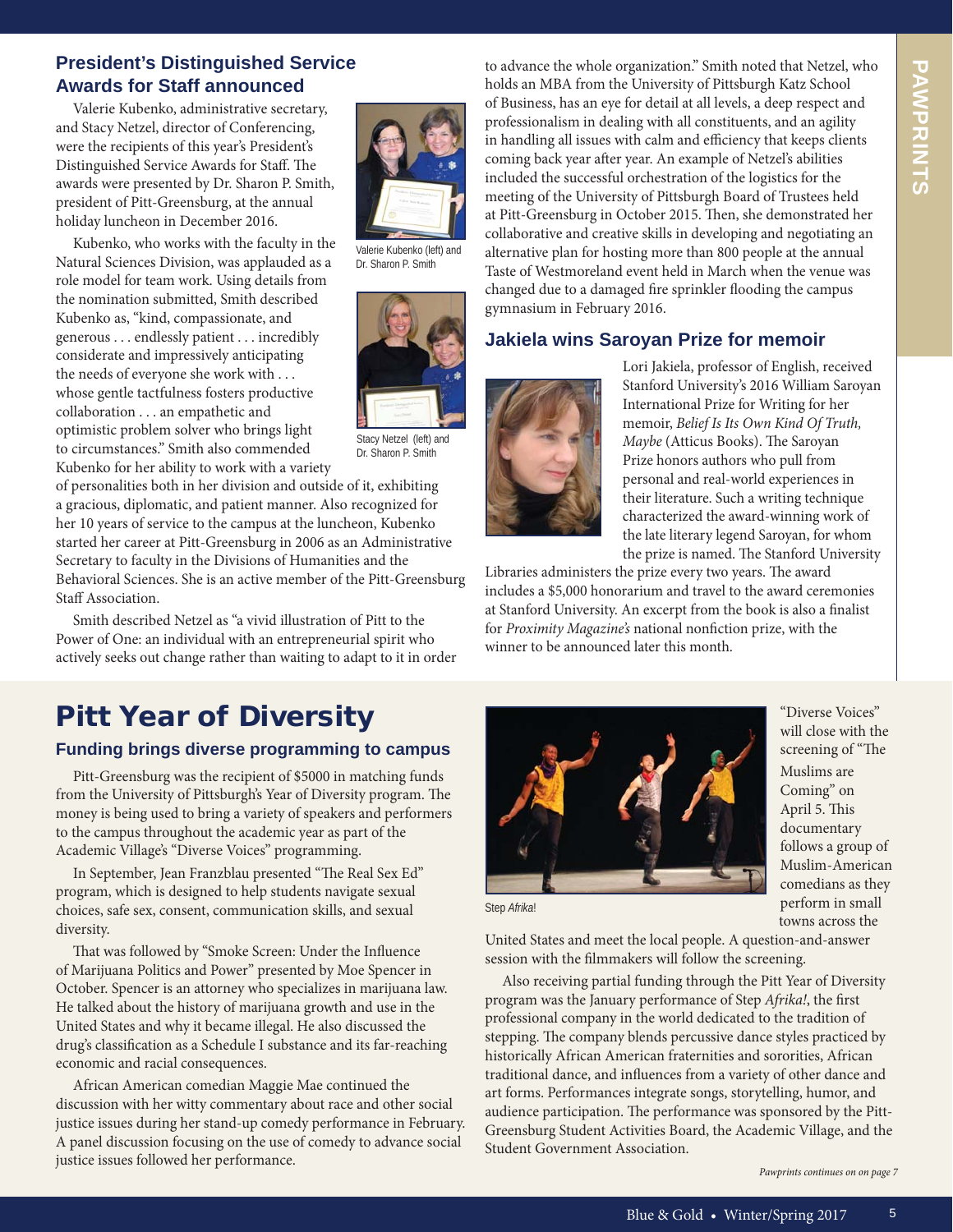# Pitt-Greensburg Alumni Association names their

# Alumnus of Distinction

The Pitt-Greensburg Alumni Association (PGAA) presented three awards during the Alumni Celebration Dinner, an annual highlight of Blue & Gold Weekend: Homecoming 2016. The PGAA awarded its Alumnus of Distinction award to Judge John E. Blahovec, its Volunteer Excellence Award to Harry P. Bowser '72, and its Young Alumni Leadership Award to Katelyn E. Sadler '11.



PGAA President James Smith '75 presented the PGAA Alumnus of Distinction award to Judge John E. Blahovec '73, LAW '76 (left).

#### **Alumnus of Distinction**

Judge John E. Blahovec attended Pitt-Greensburg for two years and then transferred to the University of Pittsburgh where he graduated *magna cum laude* in 1973 with a BA in Political Science. He then earned his *juris doctorate* from the University of Pittsburgh School of Law in 1976.

 "Judge Blahovec is illustrative of so many Pitt-Greensburg alumni," said Sharon P. Smith, PhD, president of the campus. "They bring a strong work ethic to everything they do, they look for ways to make their communities better, and they are typically described as the people you go to when you want to get something done. Judge Blahovec's more than two decades of service to Westmoreland County have earned him the respect and loyalty of his peers and the electorate and are evidence of his positive contributions to the region."

 In 1985, Blahovec was elected Judge of the Court of Common Pleas of Westmoreland County. He served 10 years in Family Court and the remainder of his career in Criminal Court, being retained by the electorate for two additional 10-year terms in 1995 and 2005. In January 2013, he retired and began serving as a Senior Judge, which means he may be called upon, as needed, to serve on the Westmoreland County Bench.

He is recognized by his peers as a confidant and counselor who softened many a situation with his wit and humor that can be both self-deprecating and sharp. He was known to defuse difficult courtroom situations with his wit. Adjectives used to describe him are fair, impartial, and unbiased—qualities that served him well on the bench.

 Blahovec is a member of the Westmoreland Bar Association, the Pennsylvania Bar Association, and the Pennsylvania Conference of State Trial Judges. He is president of the Mutual Aid Ambulance Service board of directors and a 20-year member of the Southwest Greensburg Volunteer Fire Department.

 Blahovec and his wife Mary Louise (Grabowski) are members of St. Benedict Parish, in Marguerite. They have two daughters, Rebecca and Rachel, and one granddaughter, Haley.



Harry Bowser '72 (center) was awarded the PGAA Volunteer Excellence Award. Here, he is pictured with PGAA President James Smith '75 and Pitt-Greensburg President Sharon P. Smith, PhD.

#### **Volunteer Excellence**

 Harry P. Bowser '72 graduated from the University of Pittsburgh with a degree in secondary education and history after attending the University of Pittsburgh at Greensburg from 1968 through 1970. After serving with the Pennsylvania National Guard, he was hired by the Southmoreland School District where he taught social studies to grades seven through 12 for 35 years and served as head of the Social Studies Department. Bowser also was active in Southmoreland athletics, serving in a variety of coaching positions.

 A member of Pitt-Greensburg's inaugural basketball team, Bowser continues to remain involved with the team today. He first served as an assistant men's basketball coach under John Hunter (1972-1973), and then as a volunteer assistant men's basketball coach with Matt Furjanic (1998-1999), Karl Radday (1999-2001), and as a volunteer and paid assistant men's basketball coach with Marcus Kahn (2001-2003).

 In 2013, he joined Pitt-Greensburg Head Coach Sean Strickland's staff as a volunteer assistant men's basketball coach and character coach through the Fellowship of Christian Athletes. Today, he continues as a volunteer character coach and holds "character sessions" where he provides instruction to the team on developing positive attitudes. These sessions also provide team members with an outlet to share their goals, frustrations, and friendship in a way that has a positive effect on both the team and the individuals.

 Bowser also serves on the board of the Pitt-Greensburg Alumni Association (PGAA). He assisted other members of the Pitt-Greensburg's inaugural basketball team in developing the Men's Basketball Alumni Club (MBAC).

 "Harry's determination to connect his former teammates with the current student athletes has helped us to create a model for developing other alumni communities within the PGAA," said Sheila Kudrick, Pitt-Greensburg Alumni coordinator. "His enthusiasm and ability to bring people together stand out as distinguishing qualities in his success. We look forward to building on the foundation that he has helped us to put in place."

 Bowser and his wife, Karon, have two sons, Adam '03 and Ryan. A resident of Alverton, PA, Bowser notes that he enjoys spending time with his granddaughters Alexis and Mikayla, and traveling.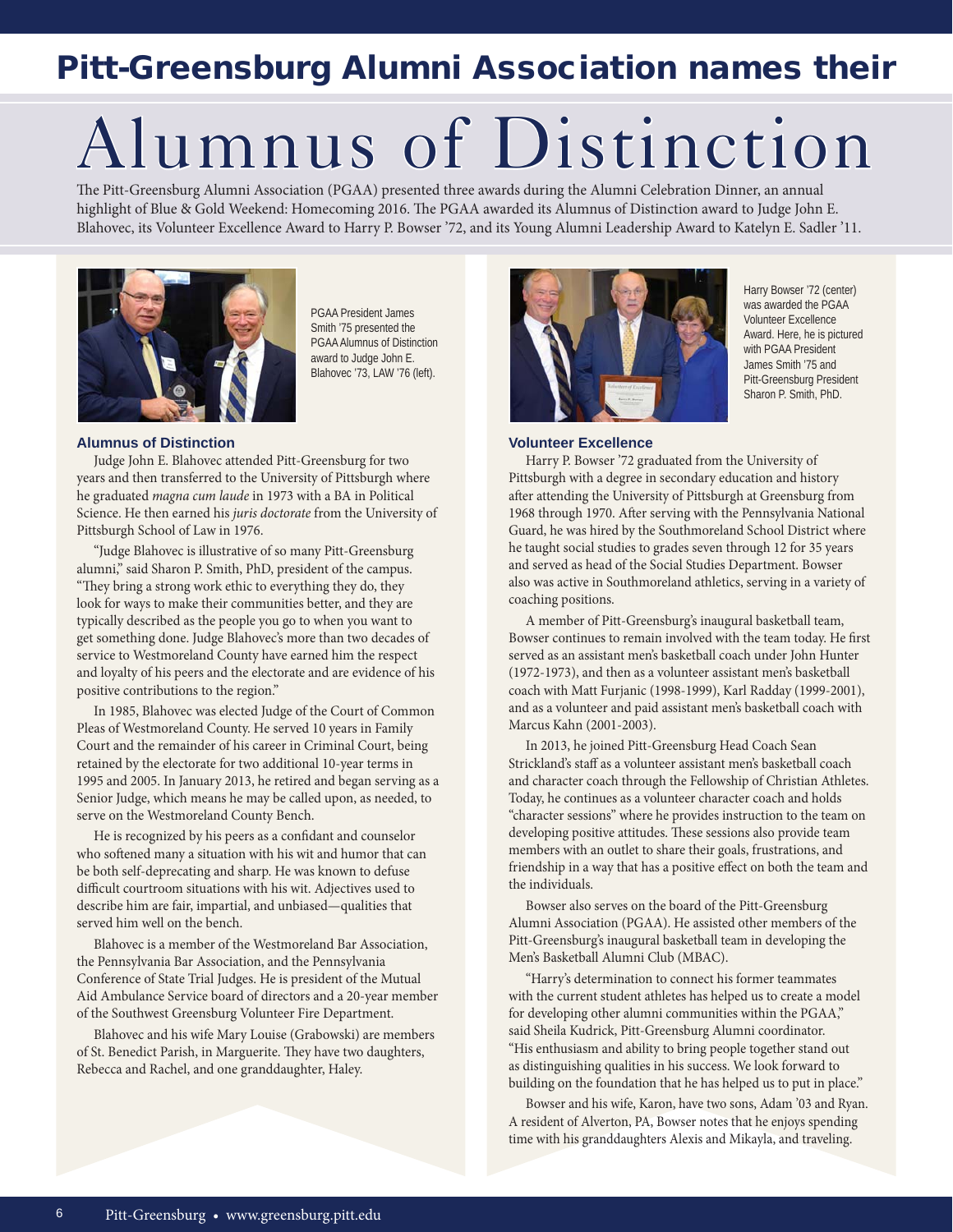

Katelyn Sadler '11 (left) is the first recipient of the PGAA Young Alumni Leadership Award. Campus President Sharon P. Smith, PhD, congratulates Sadler after the award presentation.

#### **Young Alumni Leadership**

Hempfield Township native Katelyn E. Sadler '11 graduated *summa cum laude* and Senior of the Year from Pitt-Greensburg with a BS in biological science and a minor in chemistry. Under the supervision of Kristina Pazehoski, PhD, then a member the Pitt-Greensburg faculty, Sadler studied biochemical properties of proteins involved in circadian rhythms. She also discovered a passion for undergraduate teaching as a teaching assistant for molecular genetics lab and a tutor for the Learning Resource Center. These interests led her to pursue a PhD in biological sciences at Duquesne University.

 "Kate graduated from Pitt-Greensburg with a long list of accomplishments, so we knew she was destined for success," said Sharon P. Smith, PhD, president of Pitt-Greensburg. "We are extremely proud of everything that she has accomplished during the past five years and are thrilled that she began her lifelong journey of discovery through research here at our campus. We know that she is only at the beginning of the contributions she will be making as a member of the science community. Kate is the first recipient of the PGAA Young Alumni Leadership Award, and we couldn't be more proud for her to represent the young alumni in this capacity."

 Now in her sixth year of graduate school, she is engaged in research, teaching, and service. Working with Benedict Kolber, PhD, assistant professor of biological sciences, Sadler is investigating the role of the brain in bladder pain processing. Her work has been published in six peer-reviewed journal articles and presented at local, national, and international meetings. She won best presentation at the American Pain Society meeting in addition to numerous other travel and poster presentation awards. Most notably, Sadler was the first graduate student at Duquesne to receive the Ruth L. Kirchstein National Research Service Award from the National Institutes of Health. The award has provided \$40,000 annually to fund her research for the past three years. She also received the Bayer School for Natural and Environmental Sciences Award for Graduate Research Excellence and The American Pain Society Young Investigator Travel Award.

Sadler earned the Basic and Advanced Certificates of University Teaching offered through Duquesne's Center for Teaching Excellence. A mentor to eight undergraduate students in the Kolber Lab, she serves as president and faculty meeting representative for the Graduate Student Organization of the Biological Sciences.

After defending her doctoral dissertation this fall, Sadler will start a post-doctoral fellowship at the Medical College of Wisconsin studying sickle cell pain in the laboratory of Cheryl Stucky, PhD, professor of cell biology, neurobiology, and anatomy and director of the neuroscience doctoral program.

#### **PAWPRINTS** *Continued from page 5*



#### **Pitt Day In Harrisburg set**

**Mark your calendar for March 21**, and plan to participate in the annual Pitt Day in Harrisburg.

Alumni, students, faculty, staff, and friends of Pitt are invited to join us for an opportunity to influence Pennsylvania lawmakers and tell your University of Pittsburgh story. This free opportunity includes transportation, continental breakfast on the bus, and lunch at the Capitol, a career chat, and Legislative reception.

 Visit **www.greensburg.pitt.edu/alumni/pittday** for details and how to register.



#### **SOPA Hoops Saturday: a winning example of Pitt-Greensburg service to the community**

 Over the past six years, Pitt-Greensburg's SOPA Hoops Saturday has raised more than \$6,000 for Special Olympics Pennsylvania (SOPA) of Westmoreland County. The event is organized by the campus chapter of the Student Pennsylvania State Education Association (SPSEA) and the Student Athlete Advisory Committee (SAAC). Approximately 14 Special Olympics athletes participated in the exhibition basketball game played during the half-time of the men's basketball game against rival Pitt-Bradford. According to one of the coaches, this event is one of the favorites of his athletes! All proceeds from the game, including ticket sales, 50/50 raffle, Lottery Tree, raffle baskets, and concession benefited the organization. Prior to the Saturday event, SOPA athletes visited Pitt-Greensburg for a practice session with Pitt-Greensburg athletes and SPSEA volunteers.

# **#H2PG**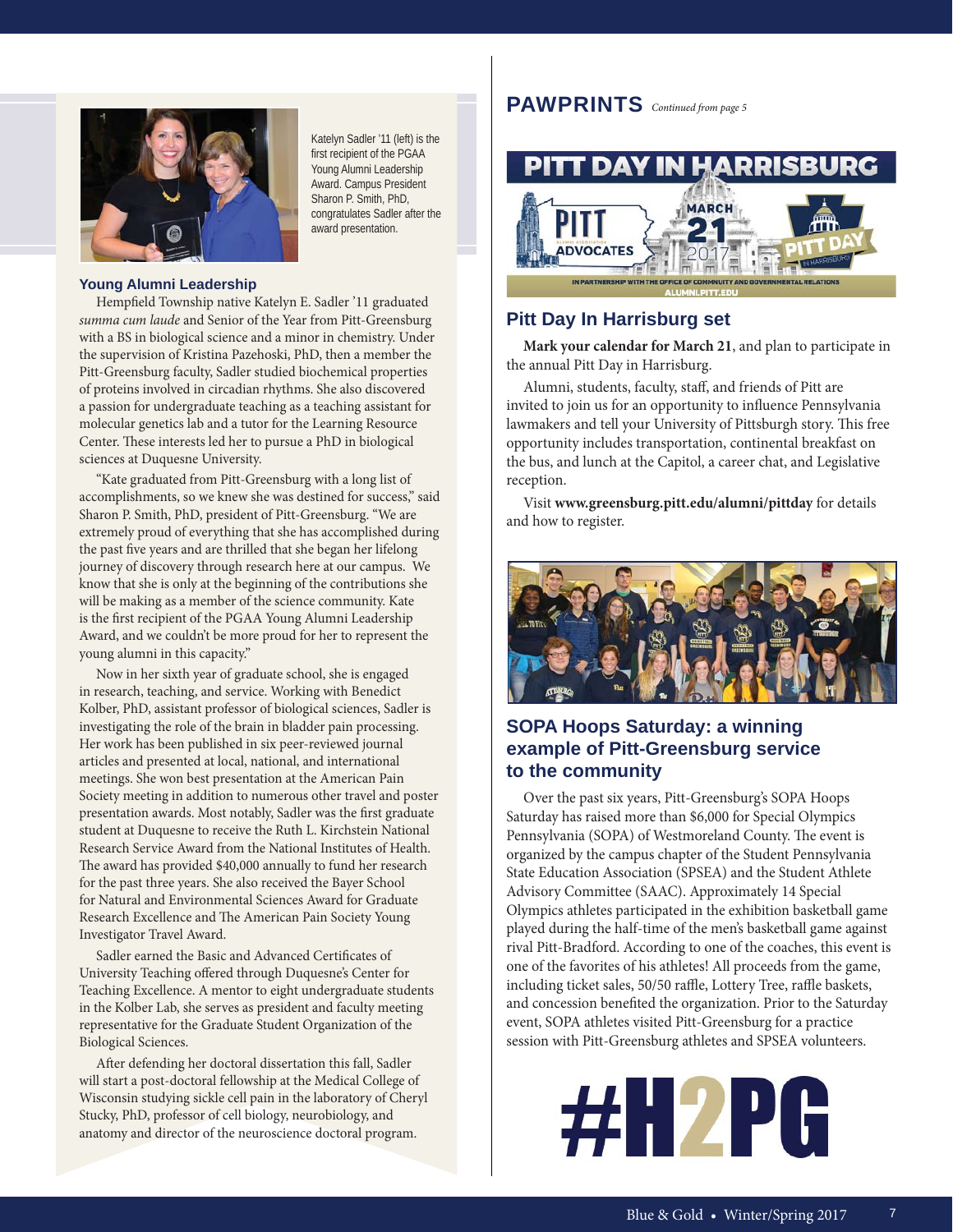# Alumni News Briefs

#### **PGAA Board seeking new directors**

 Join the PGAA Board of Directors, the official representative group of Pitt-Greensburg alumni!

 Members serve in an advisory capacity to the Office of Alumni Relations and lead the alumni Professional Development, Recruitment, and Events Committees. The Board of Directors serves a critical role by providing strategic direction, resources, and professional expertise to help carry out the PGAA mission.



 You are invited to nominate candidates—self nominations are encouraged—to serve one term of three years, beginning July 1, with the option of being elected to serve a second term. Responsibilities and duties can be found on the website. **Nominations will be accepted through March 31, at www.greensburg.pitt.edu/alumni/board-directors.** Online election to be held in April.

#### **Call for Alumni Award nominations**

The PGAA is proud to recognize Pitt-Greensburg alumni for their professional accomplishments, their service to their communities, and their commitment to the University. **Nominations for the Alumnus of Distinction, Volunteer Excellence, and the Young Alumni Leadership awards are being accepted now through July 5, at www.greensburg.pitt.edu/alumni**awards. The award criteria, guidelines, and nomination forms are available online.



#### **Alumni invited to meet with prospective students**



 Alumni volunteers play a vital role in the admissions process. Alumni, who are willing to share their experiences with prospective students, help to recruit the next class of bright and high-achieving Pitt-Greensburg students.

 We're looking for alumni to have table-top discussions about their Pitt-Greensburg experience with prospective students and their families over lunch on the following dates: March 18, March 25, April 8, and April 22. **Register for any or all events online at www.greensburg.pitt.edu/alumni/events.**

#### **SAA Dinner with a Bobcat: Dinner, Bowling, and a Caricaturist!**



 With a mix of activity, conversation, and food—the Student Alumni Association (SAA) members were treated to a night out hosted by generous Pitt-Greensburg alumni Charles '90 and Laura (Wagner) '91 Aftosmis. Thank you, Charles and Laura, for the fun, connections made, and special caricature memento!

 Would you like to receive information about the PGAA and its activities throughout the year? Then update your email address **at www.greensburg.pitt.edu/alumni/update-my-information and begin to receive the monthly alumni e-newsletter, PGAA e-Connections.**

| <b>GREENSBURG</b><br><b>ALUMNI</b><br><b>ASSOCIATION</b> | <b>Upcoming Alumni</b><br><b>Events at a Glance</b><br>Details: www.greensburg.pitt.edu/alumni/events |
|----------------------------------------------------------|-------------------------------------------------------------------------------------------------------|
| March 18, 2017                                           | <b>Undecided Admit Day</b><br>(Alumni volunteers needed)                                              |
| March 21, 2017                                           | Pitt Day in Harrisburg                                                                                |
| March 25, 2017                                           | <b>Admitted Student Day</b><br>(Alumni volunteers needed)                                             |
| April 8, 2017                                            | <b>Admissions Discovery Day</b><br>(Alumni volunteers needed)                                         |
| April 22, 2017                                           | <b>Admitted Student Day</b><br>(Alumni volunteers needed)                                             |
| April 23, 2017                                           | Senior Sendoff (6 p.m.)                                                                               |
| April 28, 2017                                           | New Alumni Reception (4:30 p.m.)                                                                      |
| April 28, 2017                                           | Family Appreciation Dinner (7 p.m.)                                                                   |
| April 29, 2017                                           | Alumni Leadership Meeting (8 a.m.)                                                                    |
| April 29, 2017                                           | Commencement Breakfast (9:30 a.m.)                                                                    |
| April 29, 2017                                           | Commencement (11 a.m.)                                                                                |
| <b>June 2017</b>                                         | PGAA Board Retreat . Pitt Networking Day<br>· Pirates Tailgate (PNC Park)                             |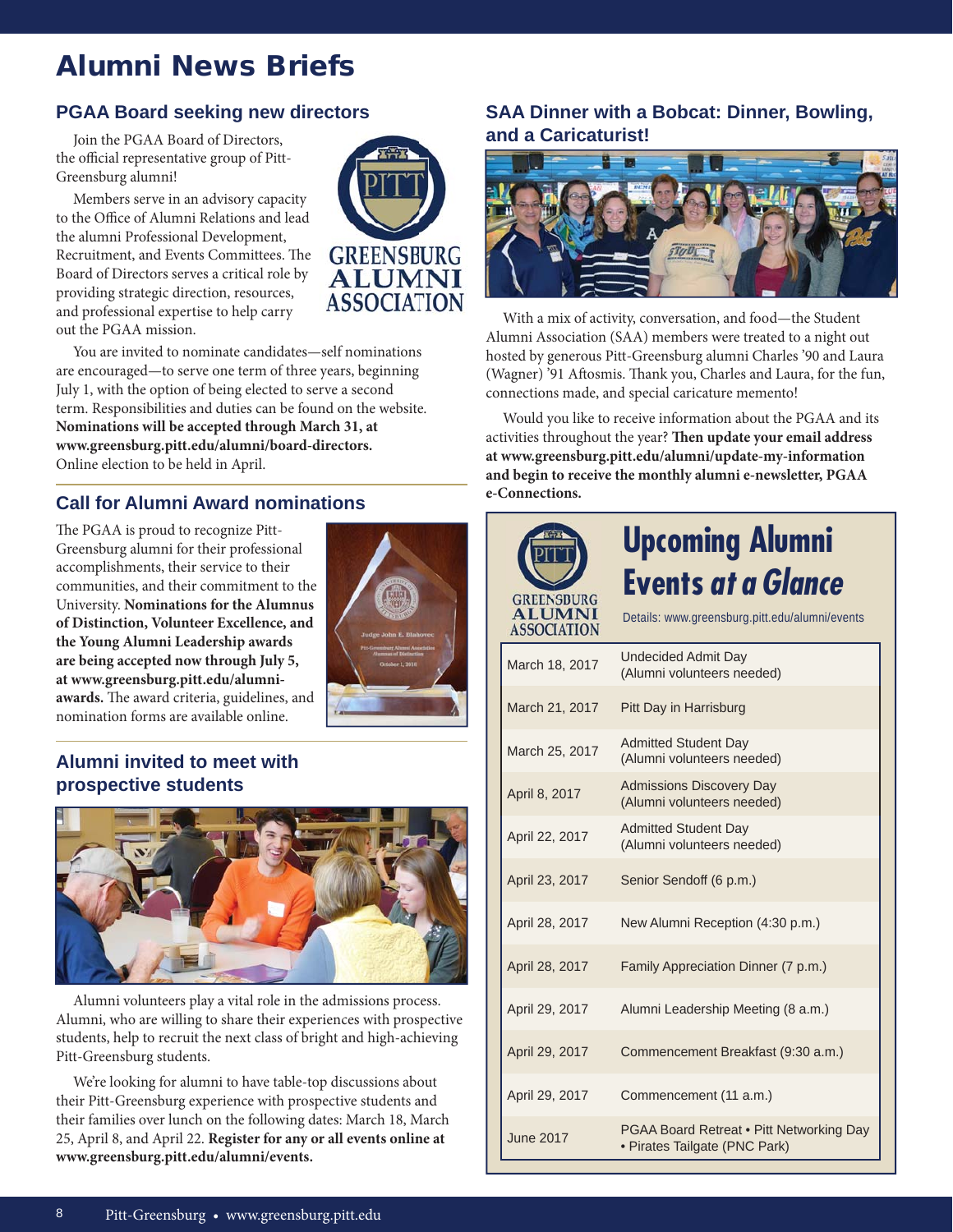

you are invited to participate in Commencement activities



#### **Sunday, April 23**

**Senior Sendoff** 

(6 p.m./TBD) Celebrate off-campus by meeting the graduating seniors for hors d'oeuvres and drinks prior to their final finals week.

#### **Friday, April 28**

#### *PGAA New Alumni Reception*

(4:30 p.m./Alumni Pavilion; Bobcat Station if inclement weather) Meet and congratulate the graduates prior to rehearsal.

#### **Family Appreciation Dinner**

(7 p.m./Wagner Dining Hall) Volunteer as a table host to the graduates and their families in celebration of this momentous occasion.

#### **Saturday, April 29**

#### **PGAA Leadership Meeting**

(8 a.m./Lynch Hall 102) Meet with PGAA Board members who will share details on

alumni projects and announce PGAA award winners, followed by a campus update from President Sharon P. Smith.

#### **Commencement Breakfast**

(9:30 a.m./Wagner Dining Hall) Gather with President Smith, faculty, staff, students, Advisory Board members, and alumni prior to robing for the ceremony.

#### **Commencement Ceremony**

(11 a.m./Ridilla Field; Chambers Gymnasium, if inclement weather)



If you're a parent, spouse, child, brother, sister, or grandparent of a Pitt-Greensburg graduate and Pitt alumnus (of any campus), you are invited to participate in the Legacy Diploma Presentations. Pitt alumni escort their graduates onto the stage, present them with their diploma covers, and have a photo taken together during the ceremony.



#### **Process with this year's graduates!**

Led by 2017 Alumni Marshall, Harry Bowser '72, alumni will take their seats in a designated area and enjoy the commencement ceremony, then form a queue to receive new alumni. Reception open to everyone following ceremony. Regalia must be worn to process and is available upon request.

**All events are complimentary but online registration is required (visit www.greensburg.pitt.edu/alumni/events). Deadline for registering for Commencement Breakfast and Ceremony is March 31.**

# Microscopy and Digital Imaging Lab Established on Campus

*Continued from page 1*



Sophomore Sterling Sin examines a slide using the new equipment in the Microscopy and Digital Imaging Lab established in Smith Hall.

 Long fondly remembers Zach Weisner '13, that recent graduate of Georgetown University and now a Research Fellow with the National Institute of Health, who was a student during Long's first year at Pitt-Greensburg. "He was doing research and wanted to use digital imagining as part of his project," she says. At that time, Pitt-Greensburg had one set-up with those technical capabilities, making it difficult for Weisner to schedule use of the equipment. Long reached out to other professors and campuses and found a way for him to complete his project, but the situation stayed with her.

"That inspired us to pursue the idea of establishing a microscopy and digital imaging lab here on campus."

This past fall, renovations were completed by the Pitt-Greensburg Facilities and Computer and Telecommunications staff that created a dedicated space in Smith Hall to establish a microscopy and digital imaging lab (MDIL). A grant from the Eberly Foundation, along with additional funding from the Richard King Mellon Foundation and Pitt-Greensburg, brought this technology to campus. The MDIL features six student work stations along with one instructor station. Each station contains a stationary microscope capable of showing a bright field, phase contrast, dark field, and three-color fluorescence microscopy that is attached to a camera and computer with imaging software. The MDIL will be used with a variety of classes and labs.

"Not many undergraduate institutions offer these capabilities, so this really brings us up to the current technology," notes Long. "Incorporating the use of the MDIL into our students' experiences provides a valuable skill for them to take with them into the workplace or graduate school."

The MDIL is part of Pitt-Greensburg's ongoing efforts to maintain and improve campus facilities and technology in order to give students the best experiences possible. It is part of the campus' long-term strategic goals to create the liberal arts college for the 21st century that provides students with the digital expertise they will need in their chosen fields of study and careers.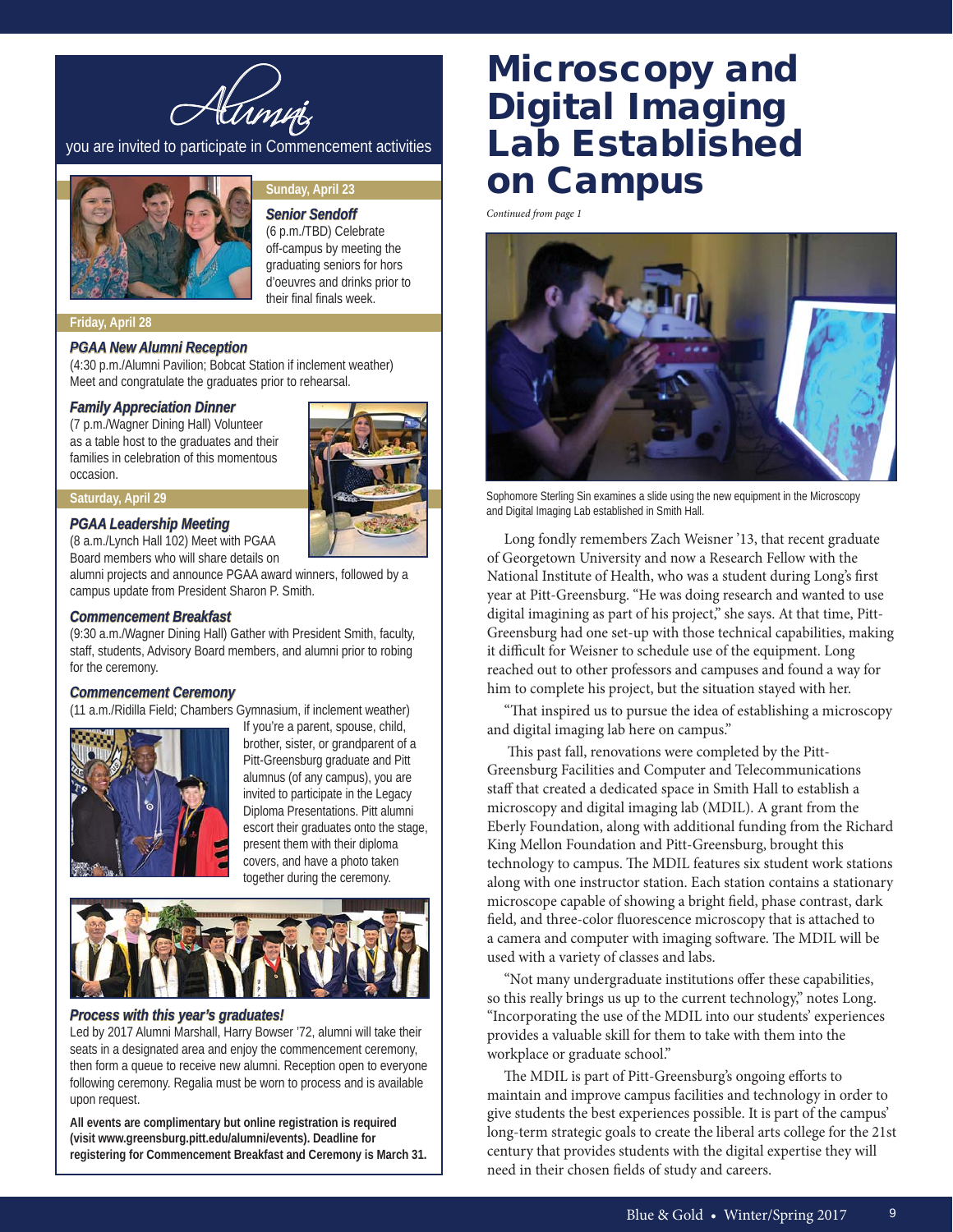# Fall Sports Wrap-up

#### **Men's and Women's Cross Country**

Junior Kelsey Oddis (Lower Burrell, PA) and sophomore Daniel Spanner (Bethel Park, PA) finished in the top 15 and earned All-AMCC honors after their performances at the Allegheny Mountain Collegiate Conference (AMCC) Championships. Both teams are under the direction of Dee Waters. The men's team finished in third place and the women's team finished in seventh place.



Earlier in the season, both Oddis and Spanner saw their season-best times at the Hood College Open,

with Oddis setting a new school record of 25:09 in the women's 6K race and Spanner finishing the 8K event in 28:51. Oddis won her first college-career race early in the season at the Westmoreland County Community College Invitational.

#### **Golf**

For the second-straight year, sophomore Javon Trout (Greensburg, PA) has earned AMCC Men's Golfer of the Year honors. Trout, who was named the 2015 AMCC Newcomer of the Year, led the conference with a 75.9 scoring average and claimed a top-five finish in seven of eight events this season. The team, coached by Tony Berich, finished fifth out of nine teams at the AMCC Championship Tournament.

#### **Men's Soccer**

Senior Austin Lonzo (Greensburg, PA) led the team in scoring with five goals for 10 points. Senior Jake Lauderbaugh (Aliquippa, PA) scored three goals and one assist for seven points, and senior Sean Baxendell (Venetia, PA) recorded two goals and one assist for five points this season. Sophomore Eric Trexler (Martinsburg, PA) led the team in assists with two, along with one goal, for four points.



The Pitt-Greensburg's Men's Soccer team, coached by Dan Keefe, finished the season 1-8 in the AMCC and 1-16 overall. The team's lone

win came against Conference opponent Hilbert College late in the season.

#### **Women's Soccer**

Under the direction of Chuck Wigle, the Pitt-Greensburg Women's Soccer team finished the season 10-8-2 overall and 7-1-1 in the AMCC, earning the number two seed in the AMCC Tournament for only the second time in school history. The team won the program's first-ever semifinal game to move onto the championship game only to lose 2-0 to Pitt-Bradford.

Sophomore Bri Burgunder (Moon Township, PA) capped her season by being named to the 2016 National Soccer Coaches Association of

America All-Great Lakes Region Third Team and the First Team All-AMCC. She led the team and ranked fifth in the conference with 13 goals and 34 points. She also recorded eight assists.

Sophomore Kayleen Schwegler (Aliquippa, PA), the 2015 AMCC Newcomer of the Year, earned All-AMCC First Team Honors for her 10 goals, nine assists, and 29 points scored. Freshman Jessica Moore (West Newton, PA) earned AMCC Newcomer of the Year honors and was joined on the All-AMCC Second Team by freshman Tori Conroy (Perkasie, PA) who anchored a defensive unit that posted four shutouts and allowed just four goals over the final seven games leading up to the championship. Junior Camille Hickman (Pittsburgh, PA) earned Third Team All-AMCC honors for her six goals and two assists.

#### **Women's Tennis**

Senior Sydney Geary (Somerset, PA) and junior Amanda Jepsen (Greensburg, PA) earned All-AMCC Second Team honors at #1 doubles. The duo posted a 6-4 overall record. The two also played in the Bobcats' top singles positions and posted a combined 11-8 record.

The team, coached by Maria Iovino '12, finished the season 4-5 overall and 3-4 in conference play, earning the number five seed in the AMCC Tournament.

#### **Volleyball**

Senior Lauren Tassone (Venetia, PA) was named to the Third Team All-AMCC for helping to guide Pitt-Greensburg to its most victories since 2008 and its first playoff berth since 2009. Tassone led the Bobcats in kills (194), kills per set (1.98), hitting percentage (.196), and was second in total attacks (598).

The Bobcats, coached by Kylynn Smith '10, dropped a five-set battle to La Roche in the first round of the AMCC Tournament.







# Class Notes

**Bill Viola Jr. '99** was recognized by *Pittsburgh Magazine* as one of Pittsburgh's "40 Under 40," a group of outstanding people who are changing the City of Pittsburgh for the better. The list, which was published in November 2016, is considered to be the premier honor for young professionals in Western Pennsylvania. Viola is a leader in the martial arts industry and the author of *Godfathers of MMA*.



Jenn and Bill Viola Jr. '99

**Carrie Smith Wittig '06** married Corey Wittig on June 25, 2016, at the Union Project in Pittsburgh, PA. She is employed as a Middle School Language Arts Teacher at Falk Laboratory School, a progressive K-8 school administered by the University of Pittsburgh.

**Samantha Zecchini '10** and her husband, Anthony, announce the birth of their son Luca Mario Zecchini on June 22, 2016.

**Brianna Braden '14**, with Joshua Karadeema, announced the birth of their son Eric Michael on December 27, 2016. Eric weighed 7 lbs., 7 oz., and was 20.25" long.

**Emily Johnston '15** is an event specialist and the assistant to the director of Events and Conferencing at the Youngwood campus of Westmoreland County Community College (WCCC).

*Share your news! Go to http://bit.ly/PGAA-AlumniUpdate to update your information and tell us about the great things that are happening in your life.*



Luca Mario Zecchini



Eric Michael Karadeema

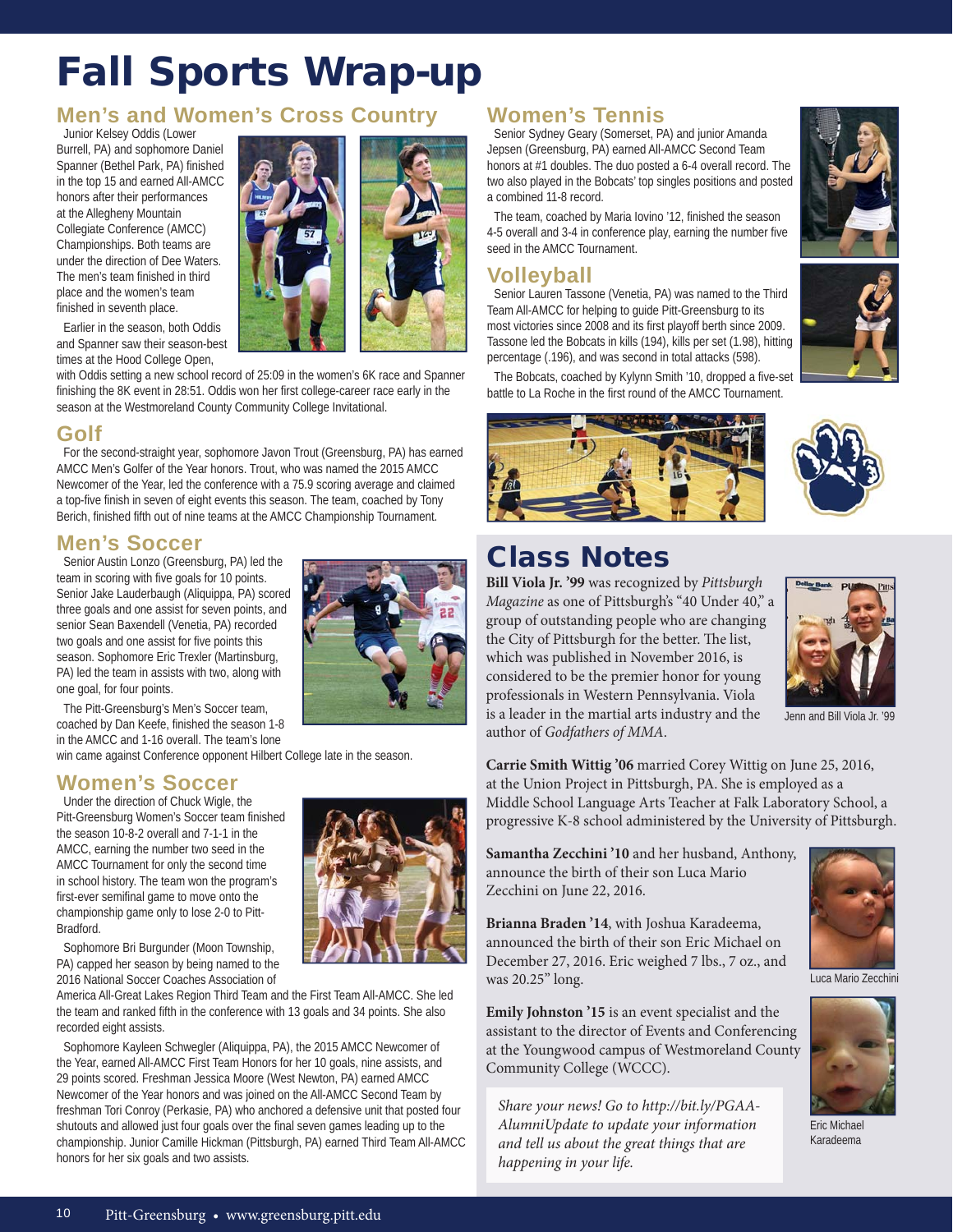#### **Music at Pitt-Greensburg offers spring concerts**

This spring, Music at Pitt-Greensburg will present several performances in the Mary Lou Campana Chapel and Lecture Center during the month of April.

The month opens with the Pitt-Greensburg Chorale &

Chamber Singers performing their annual Spring Concert under the direction of Christopher Bartley on April 6 and April 7 at 7:30 p.m.

 On April 19 at 7:30 p.m., students participating in the voice or piano studies taught by Zach Rohlwing will perform their recital. The students develop their skills through one-on-one, individualized weekly lessons over the course of the semester, as well as in studio classes where they share their progress with fellow studio members.

#### **Pitt-Greensburg spring theatre production:**  *Shakespeare in Hollywood*

The Pitt-Greensburg Theatre Company will present Ken Ludwig's *Shakespeare in Hollywood* as its 2017 spring production. The show will run from March 30 through April 2 in Ferguson Theater. Curtain time through April 1 is 7:30 p.m., with a 2 p.m. matinée performance set for April 2. Tickets, available at the door, are \$10 (regular) and \$5 (students, seniors, and Pitt ID).

This year, the company's theme of Thoughts and Dreams of Love evolved from William Shakespeare's *A Midsummer Night's Dream*, upon which *Shakespeare in Hollywood* is based. The production is under the direction of Stephen Schrum, PhD, associate professor of Theater Arts.

 Among those Pitt-Greensburg students performing in this production are Matthew Burch (Oberon), Samantha McGuigan (Puck), Brandon Farneth (Max Reinhardt), Brandon Levine (Jack Warner), Lauren McGuigan (Wilma Hays), Becca Beaumont (Olivia Darnell/ Hermia), Kaitlyn Schmidt (Lydia Lansing/Helena), and Steph Jenkins (Louella Parsons).

 In 1934, famous German director Max Reinhardt came to the US to stage his production of *A Midsummer Night's Dream* at the Hollywood Bowl, and then pursued the idea of turning the play into a movie. In this play, as Reinhardt attempts to inflict his overactive imagination on Hollywood bean-counting producers, the real Oberon and Puck appear, finding themselves far from their native Athenian Woods. The two quickly "go Hollywood," and initiate many farcical antics and mismatched pairings that result from the nectar of that familiar flower from Shakespeare's play. Oh, what chaos and hilarity arises from the mixture of fools, Shakespeare, and movie stars!

The original play was commissioned by the Royal Shakespeare Company, had its world premiere in 2003 at Arena Stage, and won the Helen Hays award for Best New Play of the Year. Ludwig, who has had six shows on Broadway, is probably best known for *Lend Me A Tenor* and *Crazy for You*, which was performed for five years on Broadway and the West End, winning the Tony Award for best musical.

In one of its reviews, the play is described by *The Baltimore Sun* as both "poignant and funny, literary and farcical, sophisticated and silly, political and fanciful, high-brow and low-brow . . . a delight!"



The Heinz Chapel Choir will perform on April 21 at 8 p.m. as part of the Joan Chambers Concert Series. This internationally recognized a capella choir consists of talented students from the University of Pittsburgh. They are under the direction of Dr. Susan Rice, senior lecturer in Music at Pitt.

The Friday Evening Music Club's concert on April 28 at 7:30 p.m. will close the 2016-2017 season.

*Continued from back cover*

# Spring Events

**Events are free and open to the public unless indicated.**

#### **April 23**

**Pitt-Greensburg Alumni Association's Senior Sendoff** will be held at 6 p.m. Watch for details about where it will be held and how you can participate.

#### **April 29**

Pitt-Greensburg will hold its annual **Commencement** on Ridilla Field (inclement weather: Chambers Gymnasium) at 11 a.m. Alumni planning to participate should email pgaa@pitt.edu to register. Tickets are required for this event and are distributed to the graduates.

#### **May 5**

Picture book author Suzanne Bloom and YA author Jay Asher headline **the 2017 Pitt-Greensburg Children's Literature Conference**. Visit www.library. piee.edu/annual-childrens-literature-conference for details and to register.

#### **May 10**

**Transfer Decision Day** offers an accelerated application process where applications are reviewed that day. After paying the tuition deposit, admitted students schedule their courses for the upcoming semester. A \$45 application fee waiver to Pitt-Greensburg is offered to students who attend and bring all official transcripts and test scores needed for the application review. Call 724-836-9880 to register.

#### **May 17**

Register for the **Admissions Evening Information Session** to meet with an admissions counselor and tour the campus with a current student. The program begins at 5 p.m. and lasts approximately two hours. Call 724-836-9880 to register.

#### **May 29**

Campus is closed in observance of the **Memorial Day** holiday.

#### **June**

Watch for details about **Pitt Networking Day** and the **Pirates Tailgate** (PNC Park).

> New events are added each week! Check the Event section at **www.greensburg.pitt.edu** for details.

A complete schedule of athletic events is available at **www.greensburg.pitt.edu/athletics.**

Stay up-to-date with what is happening at Pitt-Greensburg, reconnect with friends, and share your news!